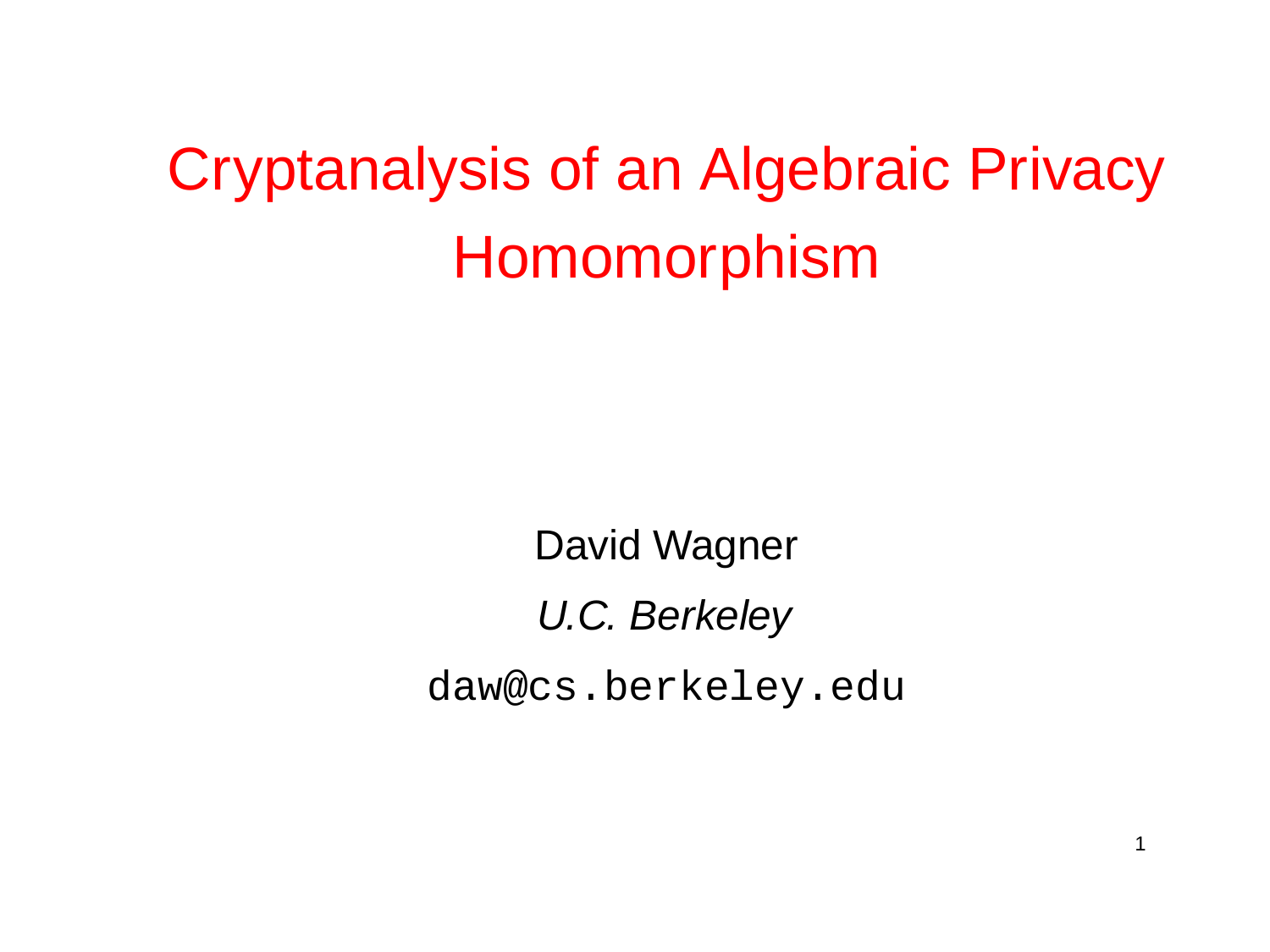## **Summary**

Last year at ISC: A privacy homomorphism was proposed, namely, an encryption algorithm *E* such that  $E_k(a) + E_k(b) = E_k(a+b)$  and  $E_k(a) \times E_k(b) = E_k(a \times b)$ .

In this talk: The ISC'02 proposal is insecure.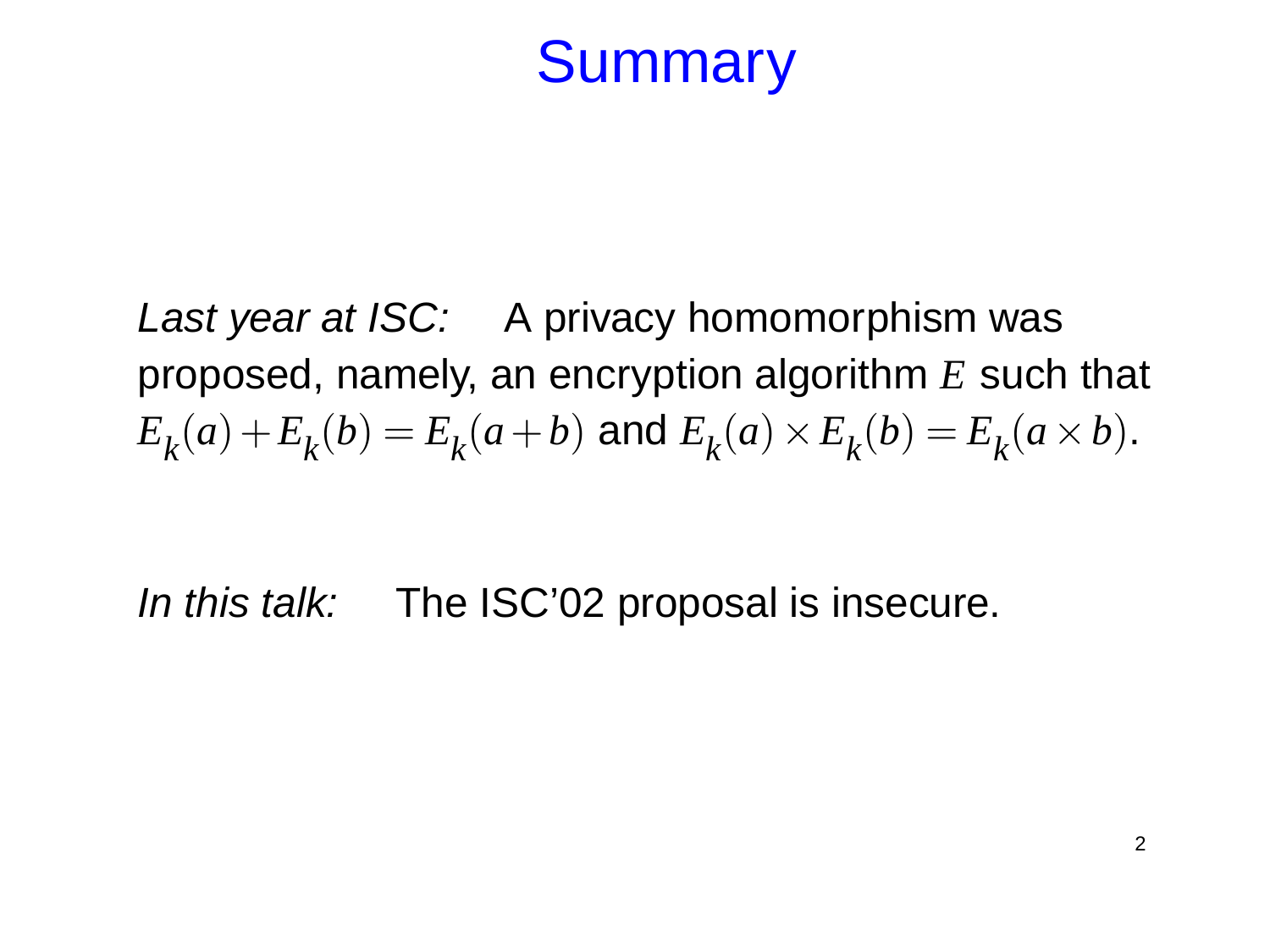# Warning!

Caution: My paper in the ISC'03 proceedings has a serious flaw (found by Dr. Koji Chida).

The flaw has been repaired. An erratum and a corrected revision of my paper are available.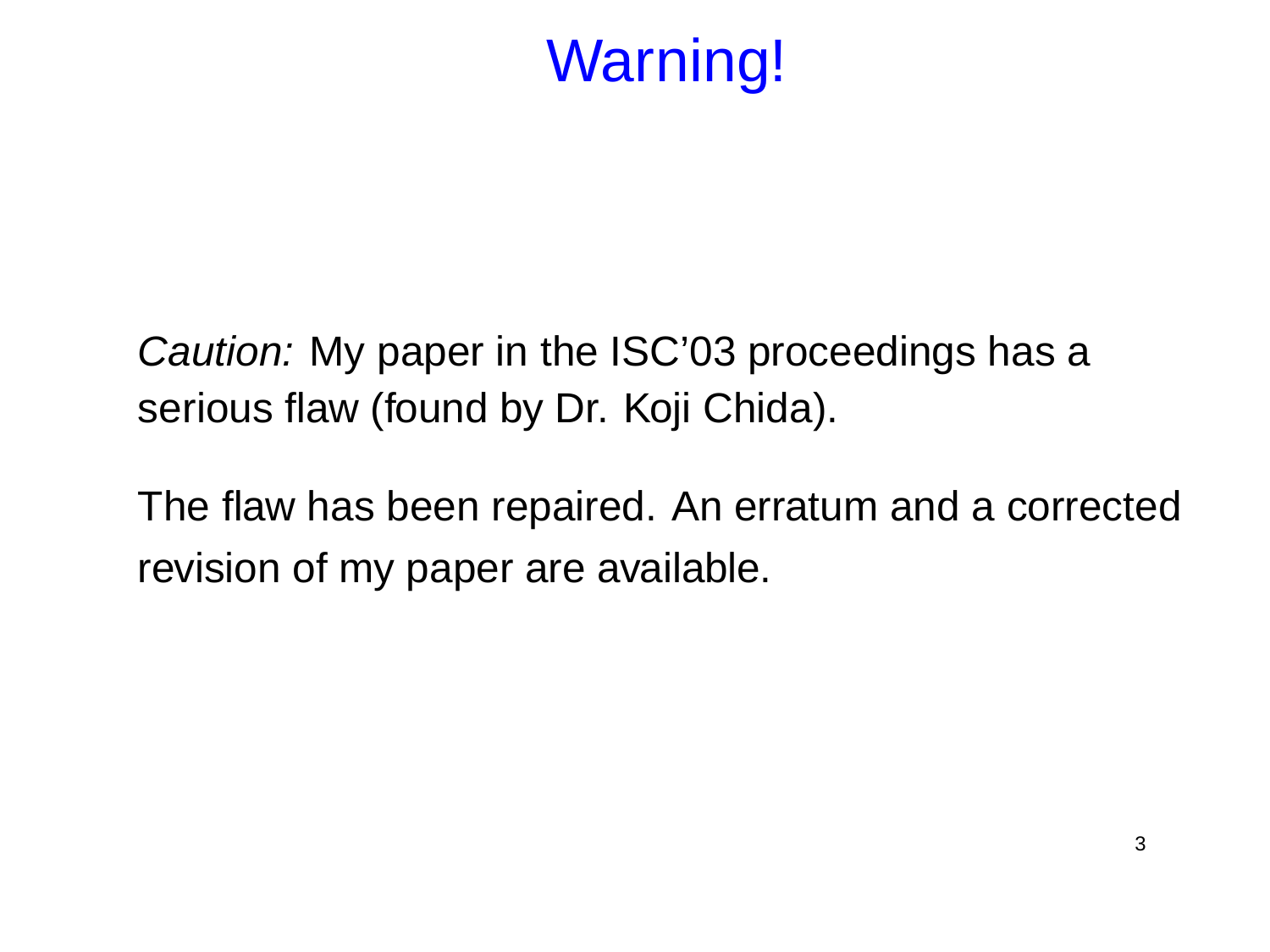## Part I: Puzzles

#### "Riddle me this." —The Riddler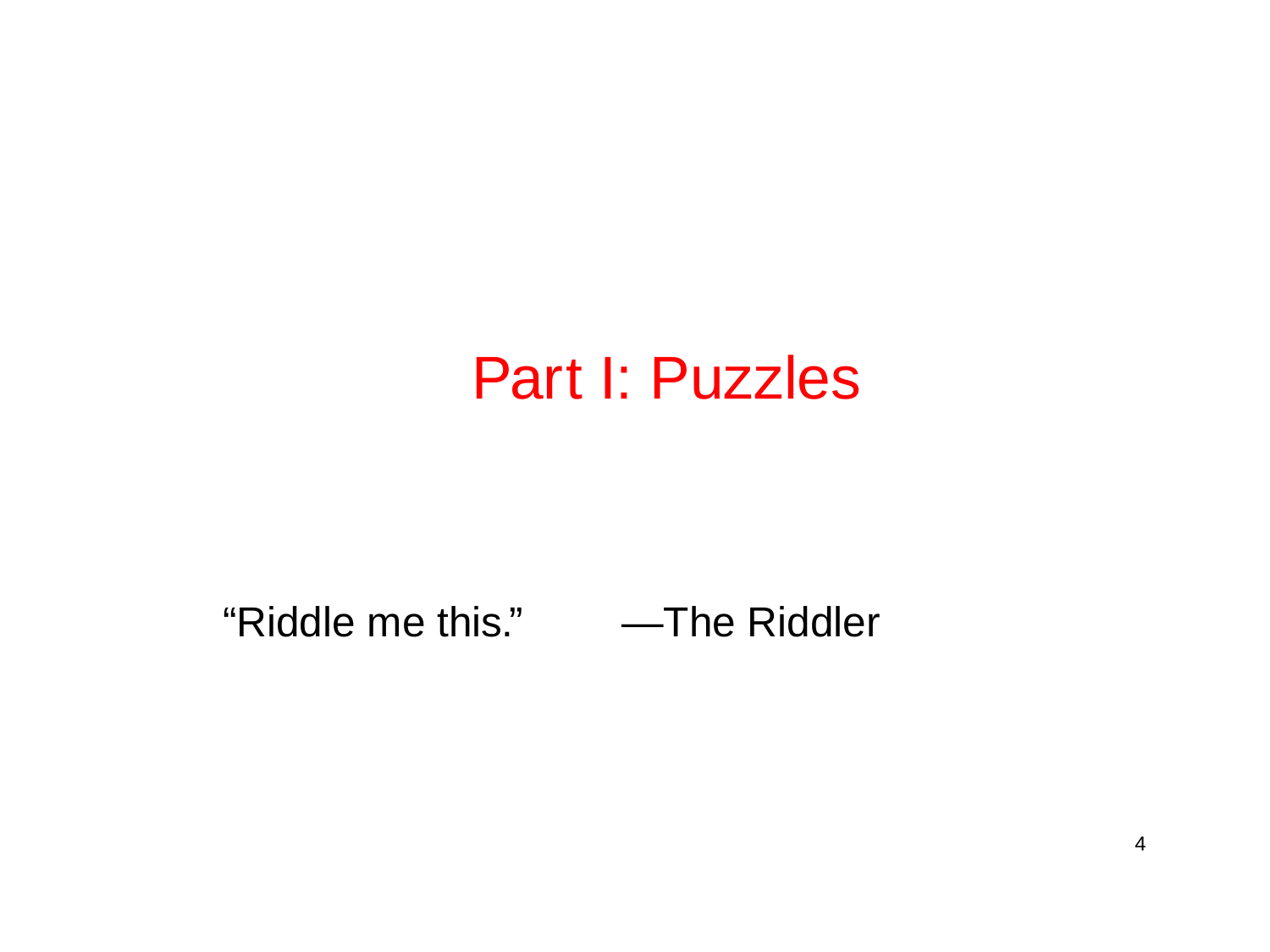## Puzzle #1: Guess the Divisor

Secret: A positive integer  $m' \in \mathbb{N}$ .

- Given: Two positive integers *x* 1 ,*x* 2  $\in \mathbb{N},$ where *x* 1 ,*x* 2 are random integer multiples of m'.
- Goal: Find m', with high probability.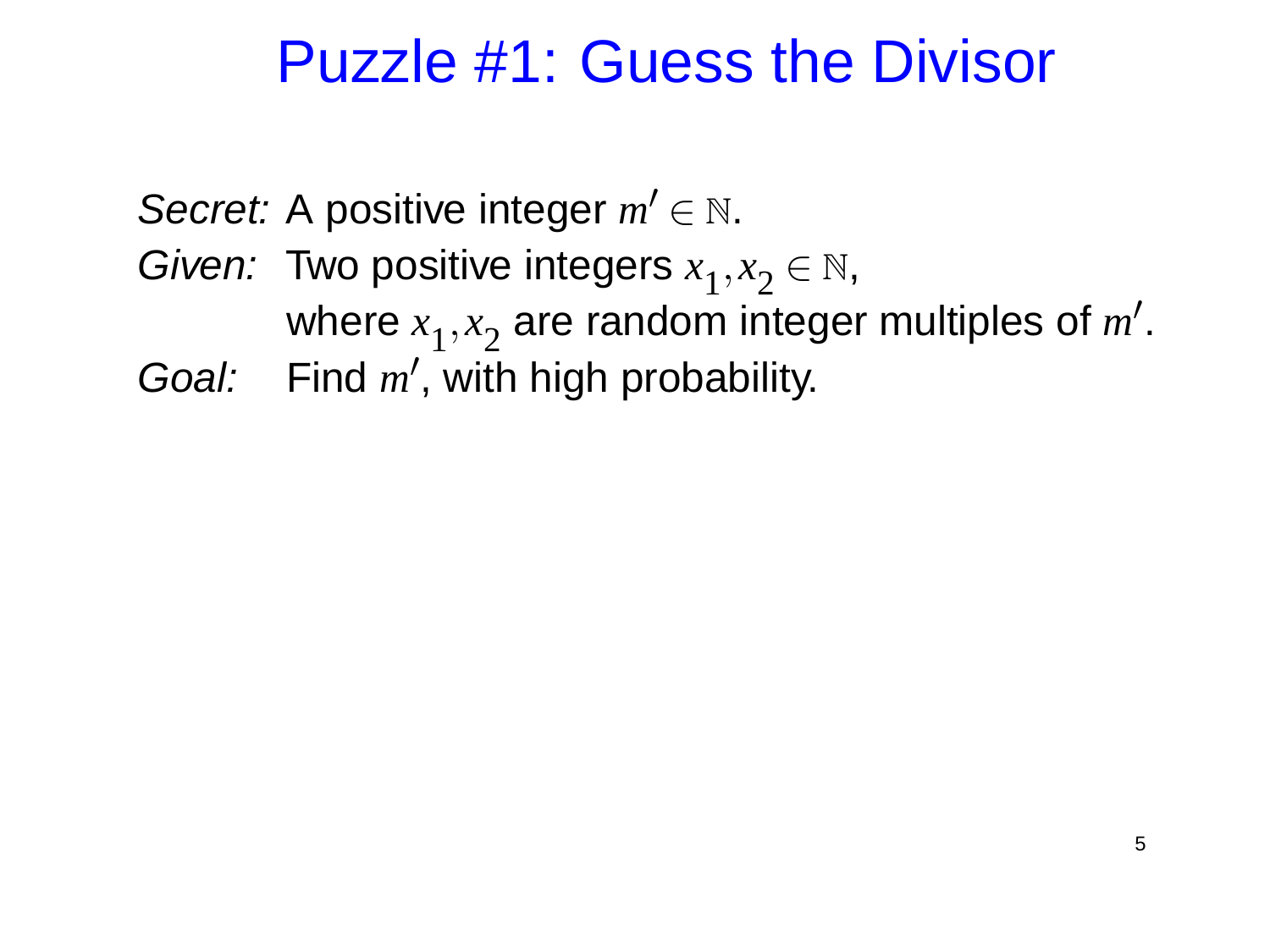## Puzzle #1: Guess the Divisor

Secret: A positive integer  $m' \in \mathbb{N}$ . Given: Two positive integers *x* 1 ,*x* 2  $\in \mathbb{N},$ where *x* 1 ,*x* 2 are random integer multiples of m'. Goal: Find m', with high probability.

**Solution:** Compute gcd(*x* 1 ,*x* 2 ). Guess that  $m' = \gcd(x)$ 1 ,*x* 2 ).

Success probability  $= 6/\pi^2 \approx 0.608$ .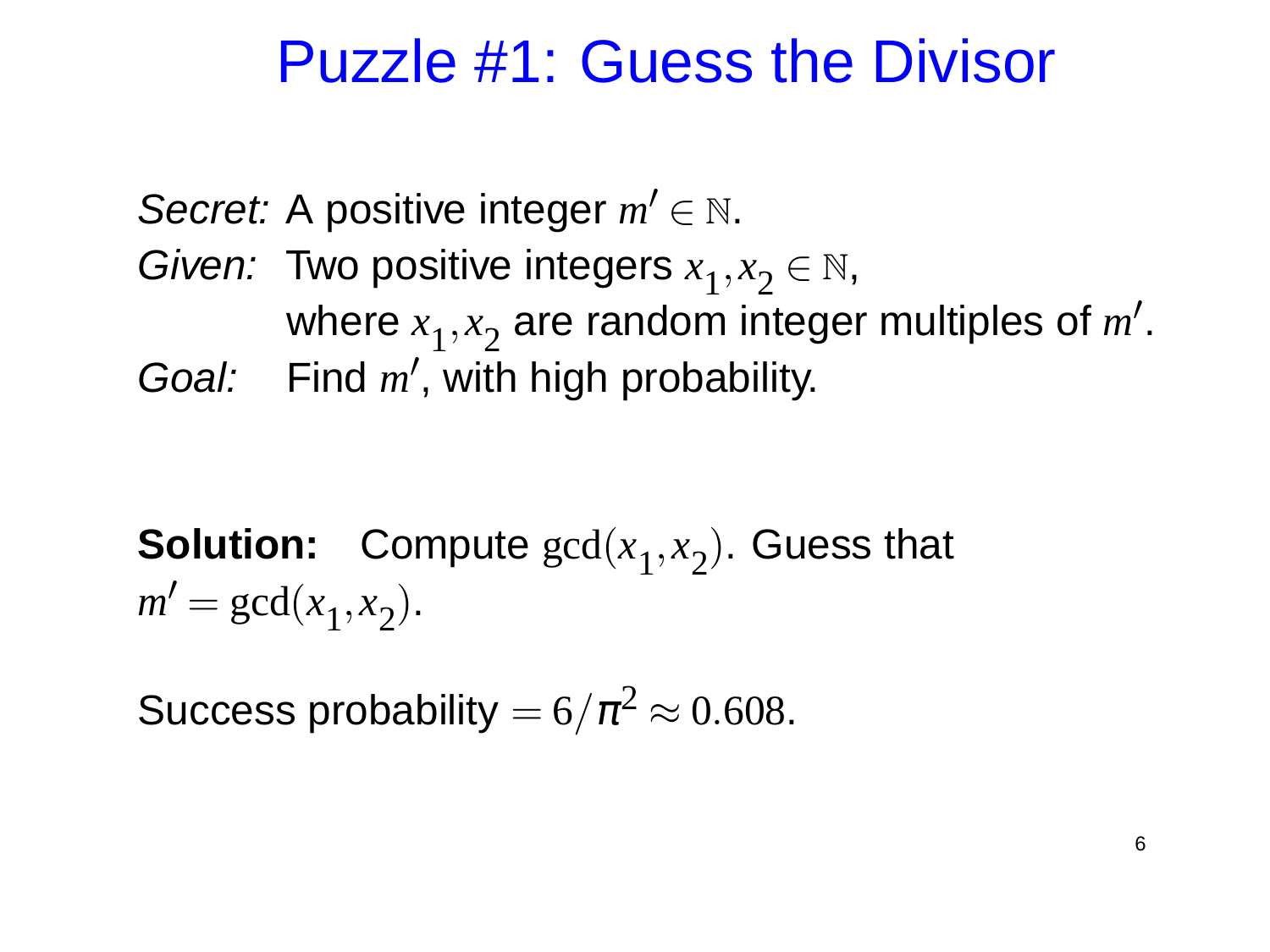## Puzzle #2: Find the Divisor

Secret:  $m' \in \mathbb{N}$ . Given: *x*  $x_1, \ldots, x_n \in \mathbb{N}$ , random integer multiples of *m'*. Goal: Find m', with near-certainty.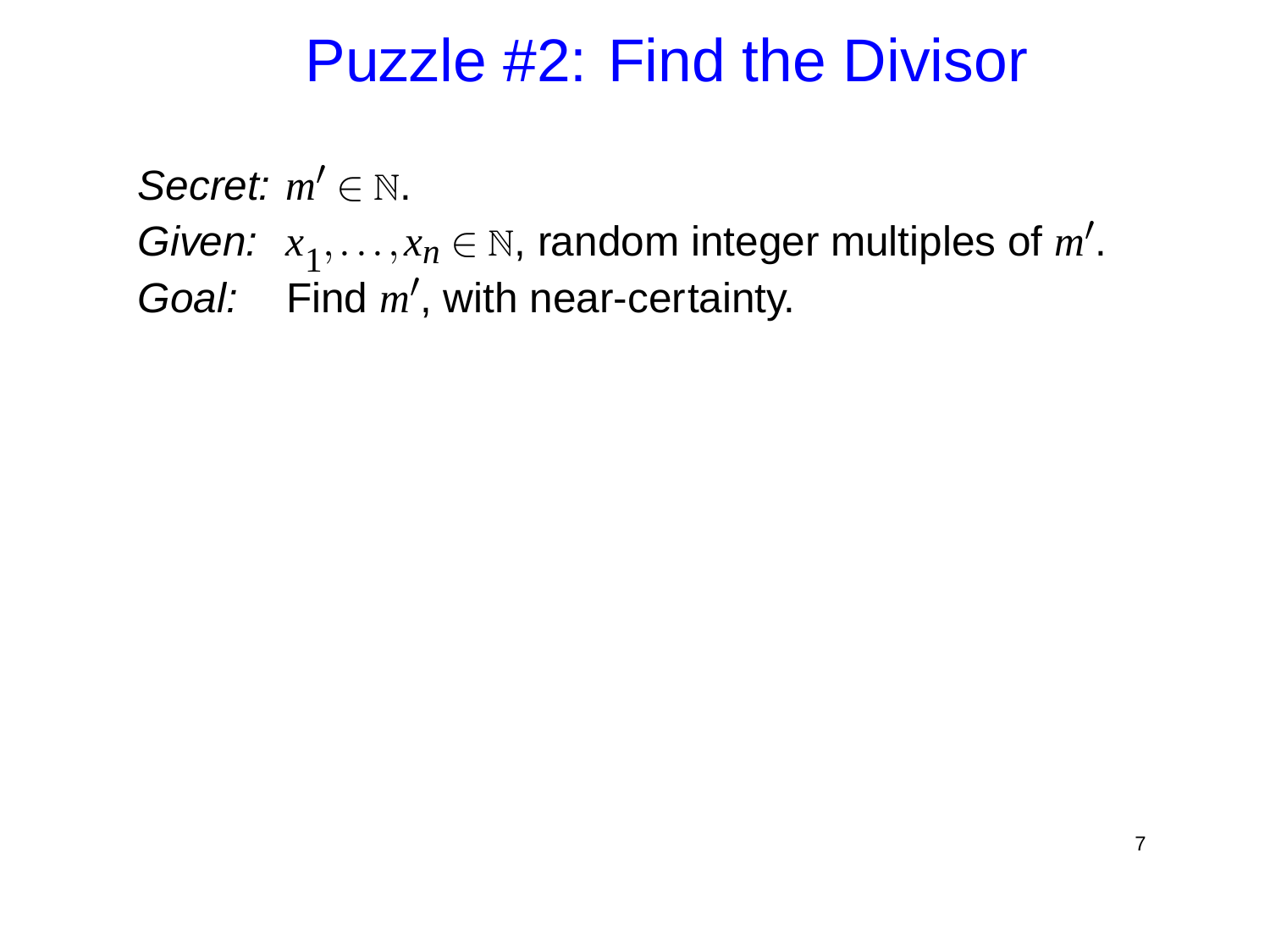## Puzzle #2: Find the Divisor

Secret:  $m' \in \mathbb{N}$ . Given: *x*  $x_1, \ldots, x_n \in \mathbb{N}$ , random integer multiples of *m'*. Goal: Find m', with near-certainty.

**Solution 1:** Compute gcd(*x* 1 ,*x* 2 ), gcd(*x* 3 ,*x* 4  $), \ldots,$ gcd(*x n*−1 ,*xn*). Take a majority vote.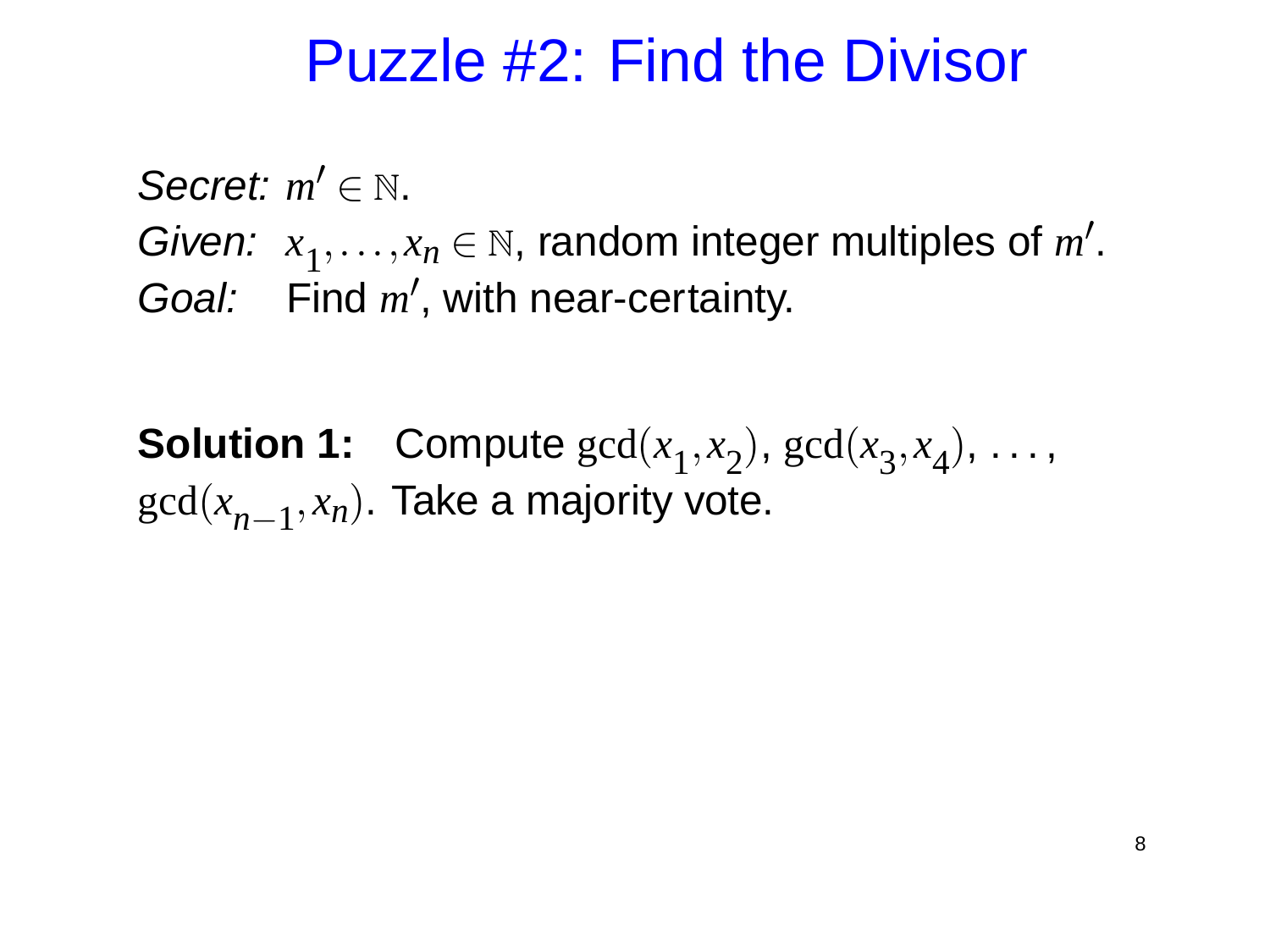## Puzzle #2: Find the Divisor

Secret:  $m' \in \mathbb{N}$ . Given: *x*  $x_1, \ldots, x_n \in \mathbb{N}$ , random integer multiples of *m'*. Goal: Find m', with near-certainty.

**Solution 1:** Compute gcd(*x* 1 ,*x* 2 ), gcd(*x* 3 ,*x* 4  $), \ldots,$ gcd(*x n*−1 ,*xn*). Take a majority vote.

**Solution 2:** Compute gcd(*x* 1 ,*x*  $(z, \ldots, x_n)$ .

Success probability  $\approx 1-2^{-O(n)}$ .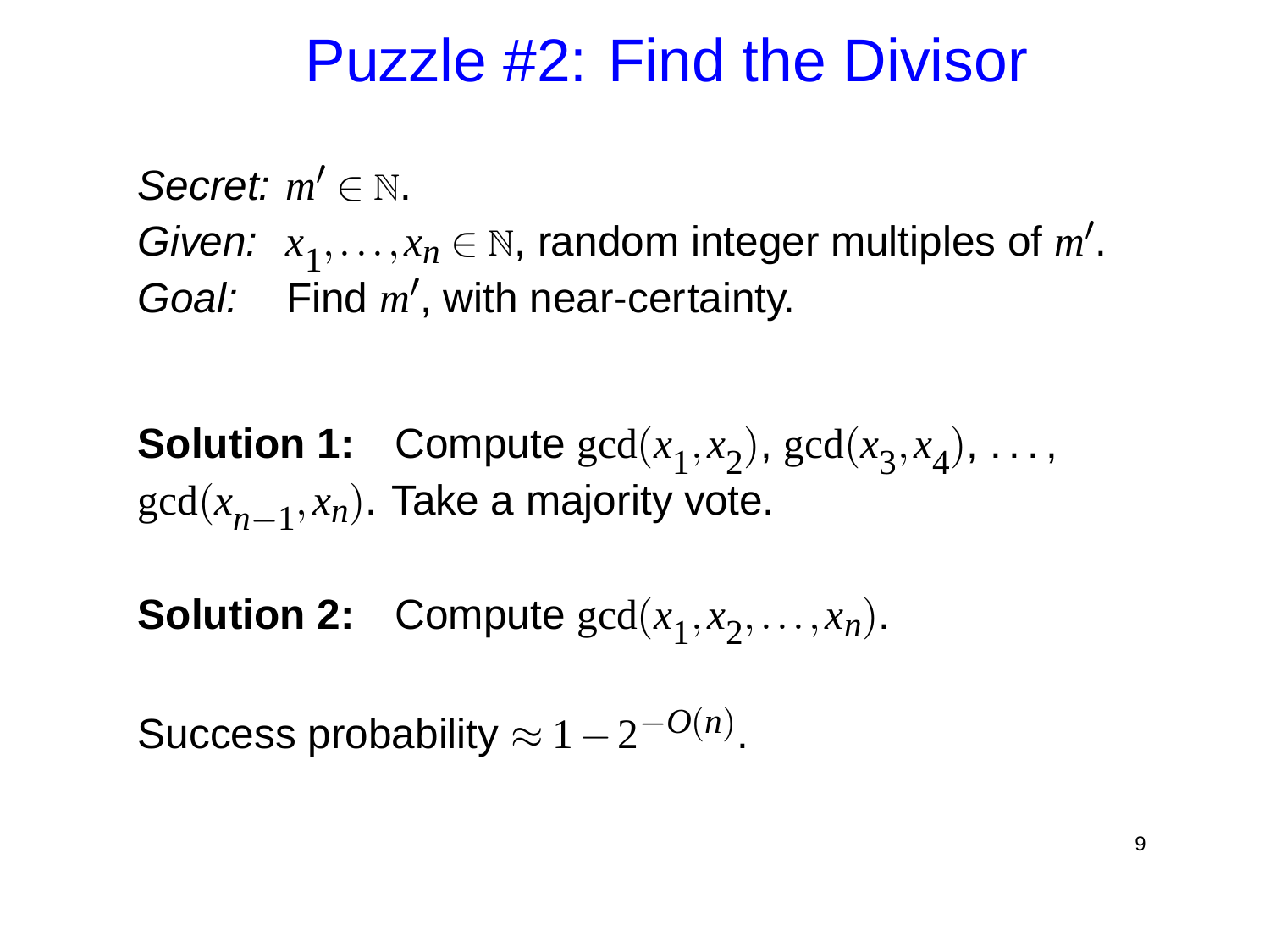### Puzzle #3: Find the Modulus

Secret:  $m' \in \mathbb{N}$ . Given: *f*  $f_1(X), \ldots, f_n(X) \in \mathbb{Z}[X]$ , where  $f_i$  $(1) \equiv 0 \pmod{m'}$ . Goal: Find  $m'$ .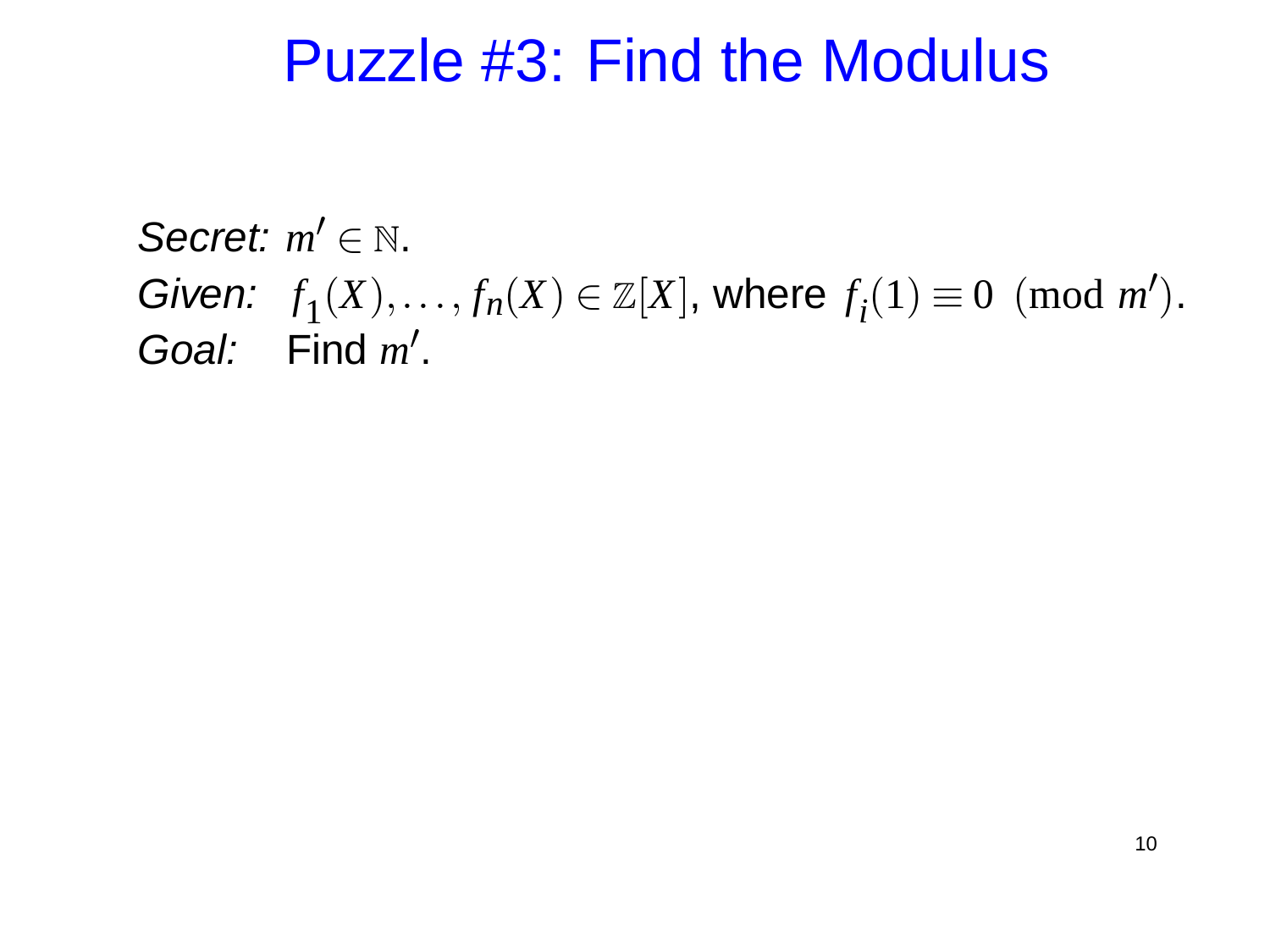### Puzzle #3: Find the Modulus

Secret:  $m' \in \mathbb{N}$ . Given: *f*  $f_1(X), \ldots, f_n(X) \in \mathbb{Z}[X]$ , where  $f_i$  $(1) \equiv 0 \pmod{m'}$ . Goal: Find  $m'$ .

**Solution:** Let  $x_i = f_i$ (1). These are integer multiples of m'. Apply Puzzle #2.

Success probability  $\approx 1$ .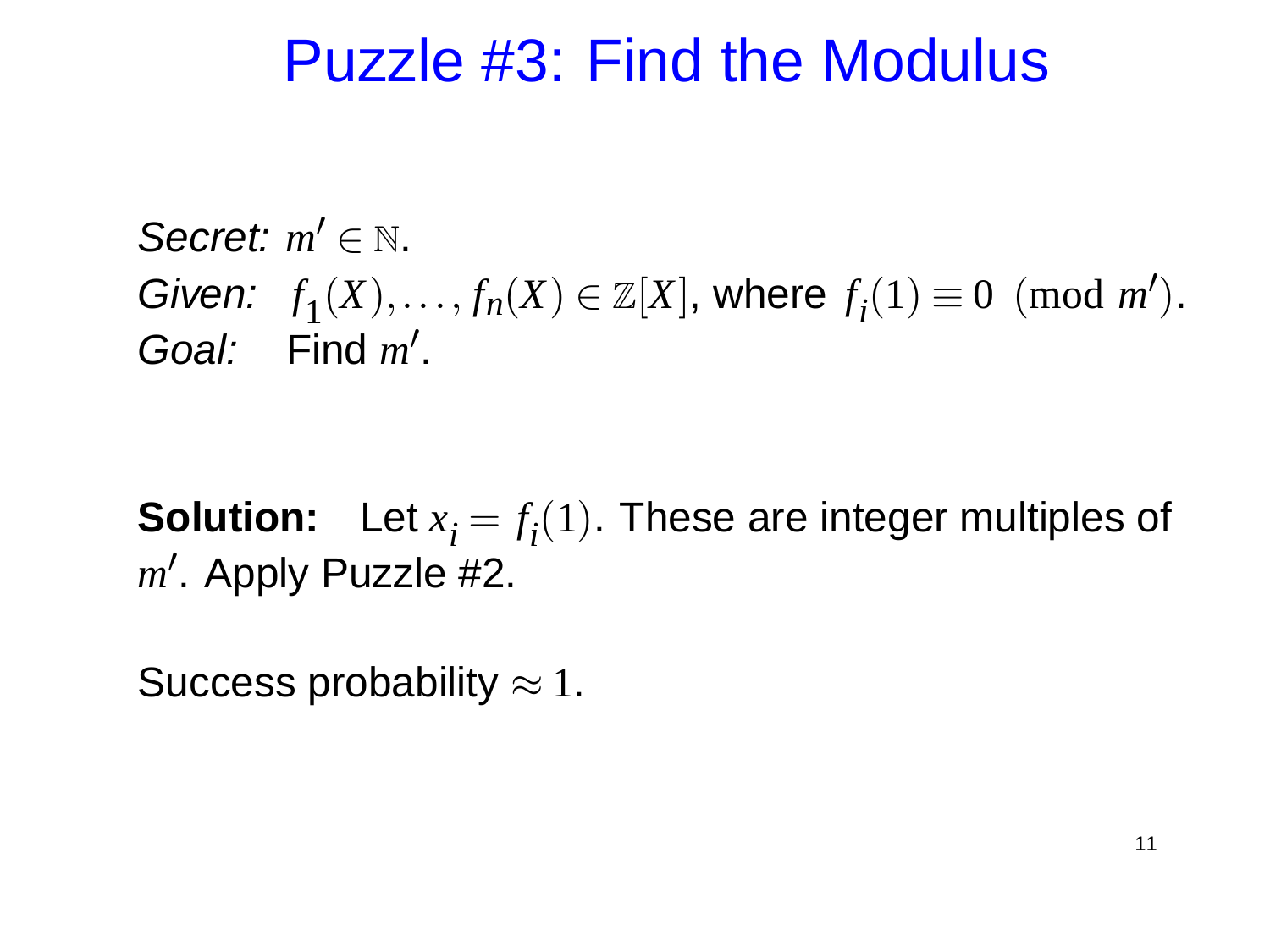## Puzzle #4: Find the Modulus, Again

Secrets:  $m' \in \mathbb{N}$ ,  $\alpha \in \mathbb{Z}/m'\mathbb{Z}$ . Given: *f*  $f_1(X), \ldots, f_n(X) \in \mathbb{Z}[X]$ , where  $f_i$  $(\alpha) \equiv 0 \pmod{m'}$ . Goal: Find  $m'$ .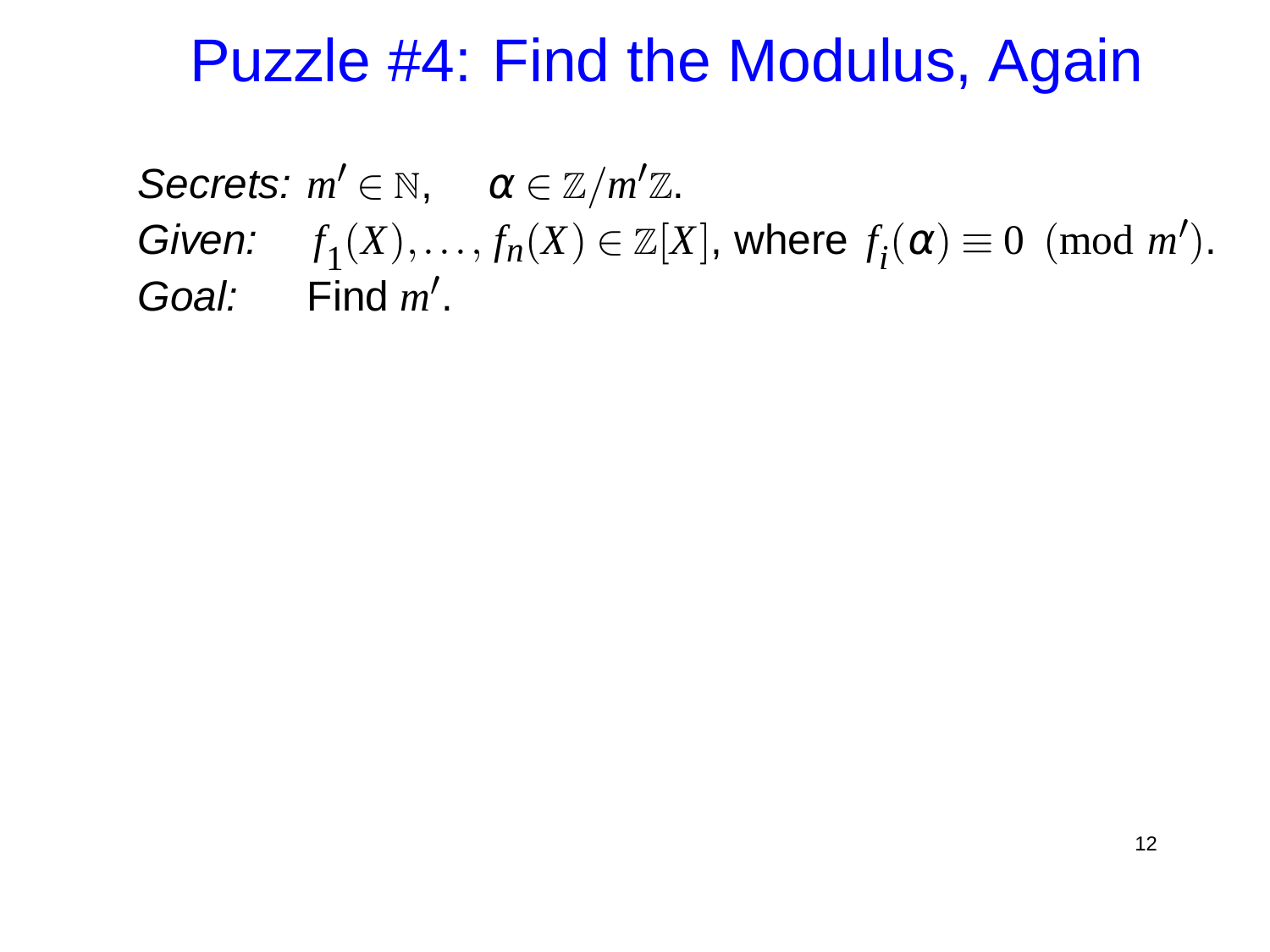## Puzzle #4: Find the Modulus, Again

Secrets:  $m' \in \mathbb{N}$ ,  $\alpha \in \mathbb{Z}/m'\mathbb{Z}$ . Given: *f*  $f_1(X), \ldots, f_n(X) \in \mathbb{Z}[X]$ , where  $f_i$  $(\alpha) \equiv 0 \pmod{m'}$ . Goal: Find  $m'$ .

**Solution:** Let  $x_i = \text{Res}(f_{2i-1})$ , *f* 2*i* ). These are integer multiples of  $m'$ . Apply Puzzle #2.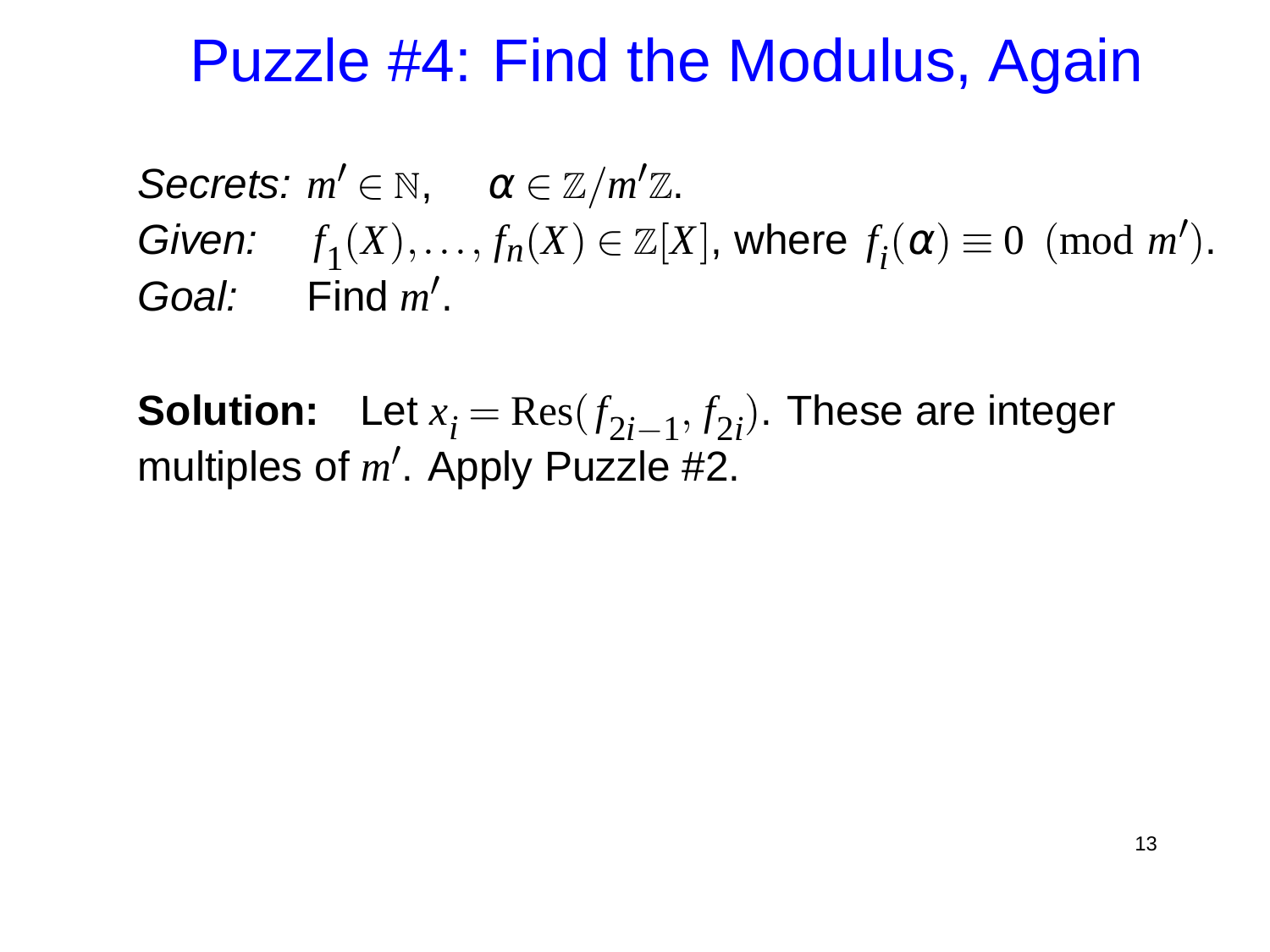## Puzzle #4: Find the Modulus, Again

Secrets:  $m' \in \mathbb{N}$ ,  $\alpha \in \mathbb{Z}/m'\mathbb{Z}$ . Given: *f*  $f_1(X), \ldots, f_n(X) \in \mathbb{Z}[X]$ , where  $f_i$  $(\alpha) \equiv 0 \pmod{m'}$ . Goal: Find  $m'$ .

**Solution:** Let  $x_i = \text{Res}(f_{2i-1})$ , *f* 2*i* ). These are integer multiples of  $m'$ . Apply Puzzle #2.

- Res( $f, g$ ), the resultant of  $f(X)$  and  $g(X)$ , is an integer, and it can be efficiently computed.
- If  $f(X)$  and  $g(X)$  share a common root, then  $Res(f,g) = 0$ . If  $f(X)$  and  $g(X)$  share a common root modulo  $m'$ , then  $Res(f, g) \equiv 0 \pmod{m'}$ .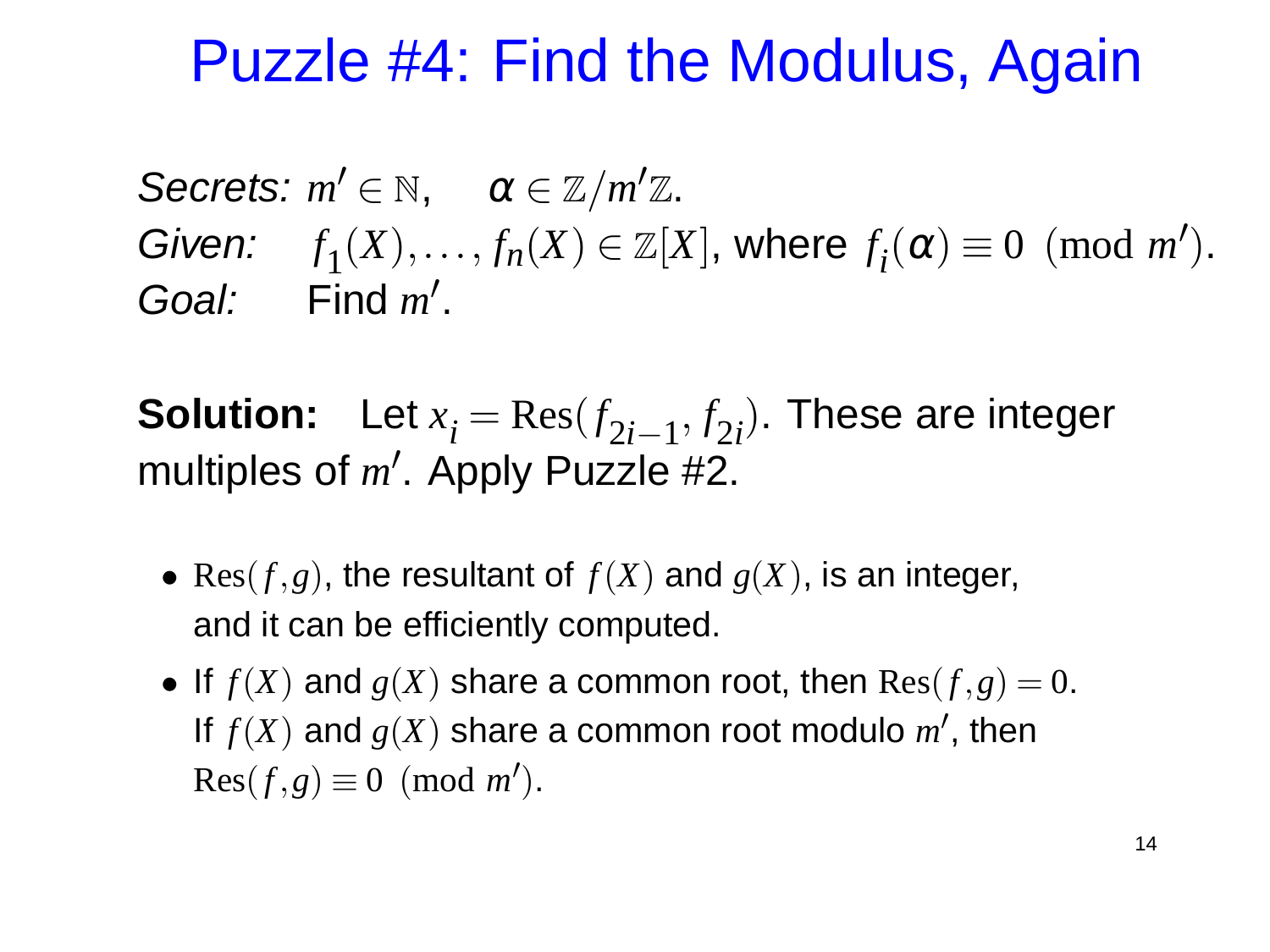## Puzzle #5: Find the Common Root

Secret:  $\alpha \in \mathbb{Z}/m'\mathbb{Z}$ . Given:  $m' \in \mathbb{N}$ ; f  $f_1(X),..., f_n(X) \in \mathbb{Z}[X],$ where *f i*  $(\alpha) \equiv 0 \pmod{m'}$  and  $\deg f_i \leq n$ . Goal: Find  $\alpha$ .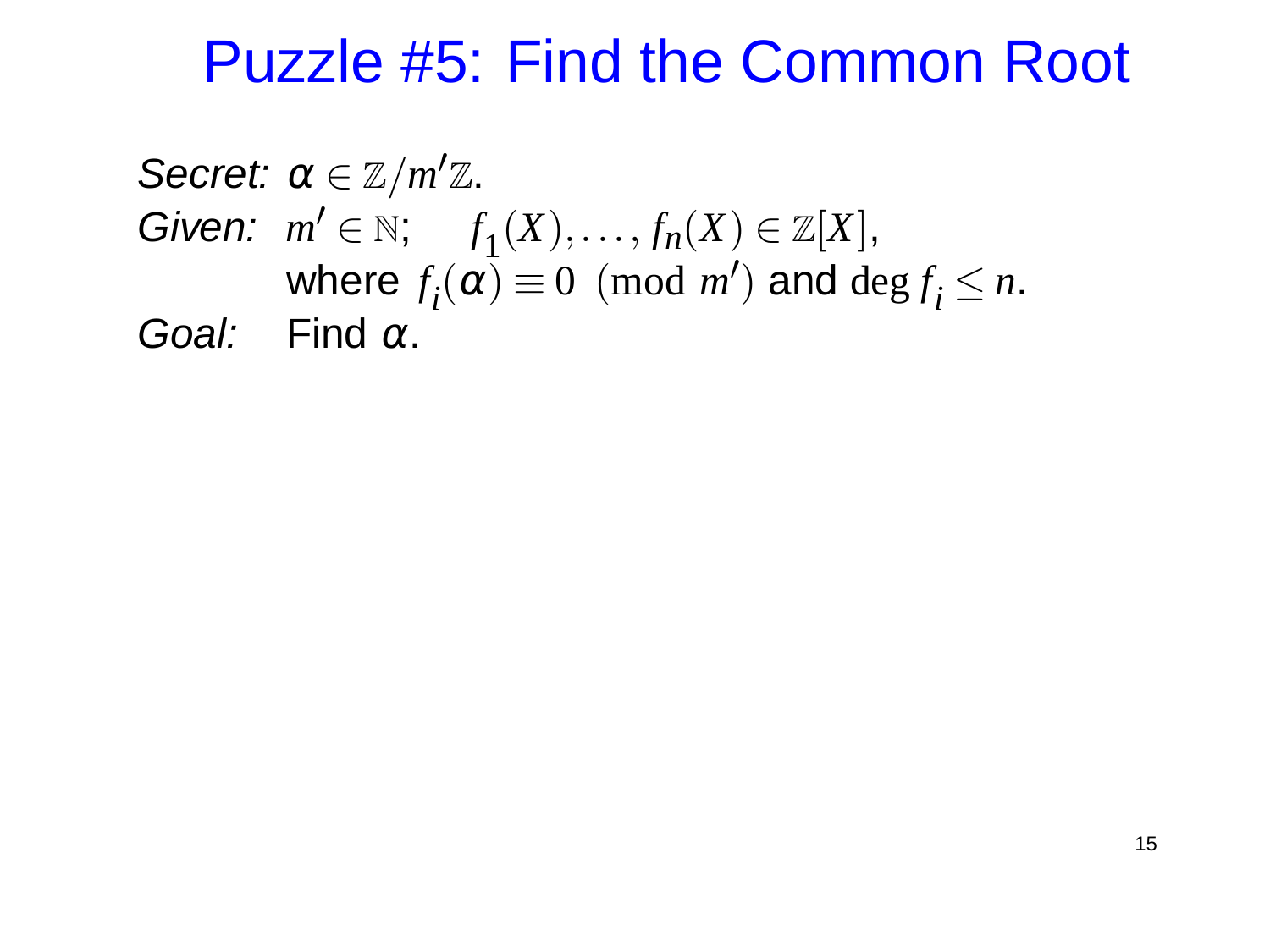## Puzzle #5: Find the Common Root

Secret:  $\alpha \in \mathbb{Z}/m'\mathbb{Z}$ . Given:  $m' \in \mathbb{N}$ ; f  $f_1(X),..., f_n(X) \in \mathbb{Z}[X],$ where *f i*  $(\alpha) \equiv 0 \pmod{m'}$  and  $\deg f_i \leq n$ . Goal: Find  $\alpha$ .

**Solution:** Consider this system of equations:

$$
f_1(\alpha) \equiv 0 \pmod{m'}
$$
  
i  

$$
f_n(\alpha) \equiv 0 \pmod{m'}.
$$

Notice: Each equation is linear in  $\alpha, \alpha^2, \ldots, \alpha^n$ . So, apply Gaussian elimination over  $\mathbb{Z}/m'\mathbb{Z}$ .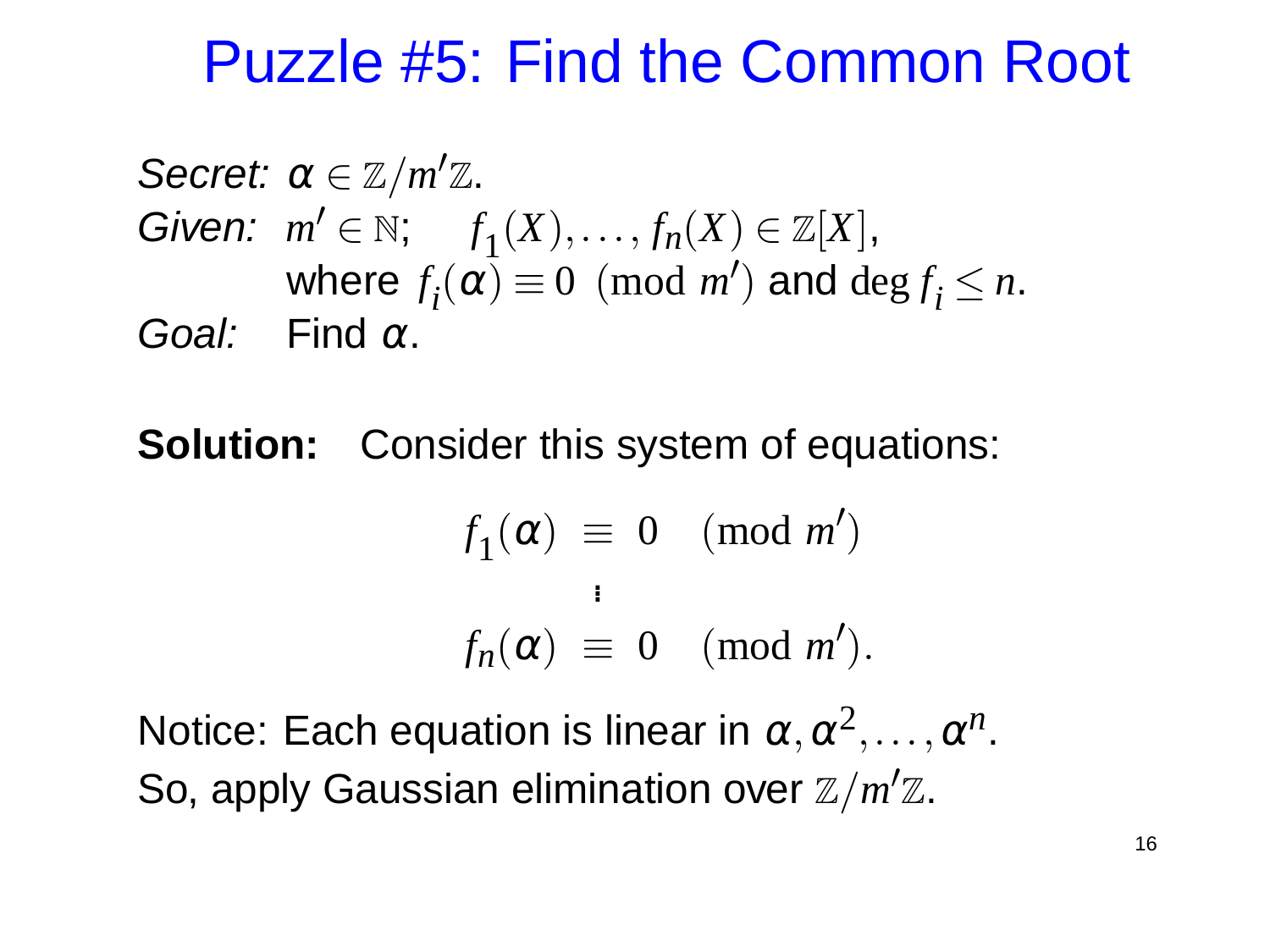# Part II: Cryptanalysis

"If it's provably secure, it's probably not." —Lars Knudsen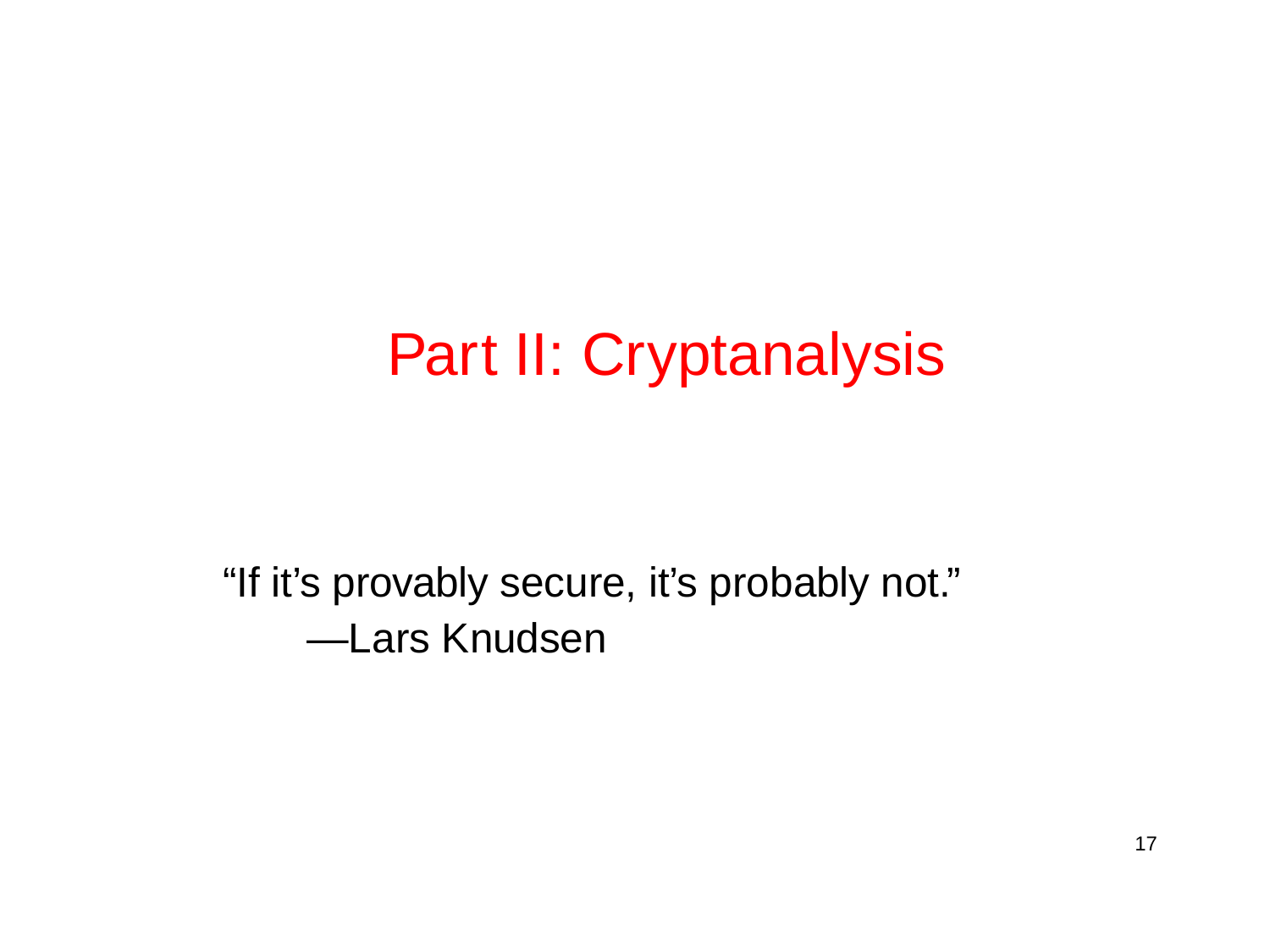# The ISC'02 privacy homomorphism

#### **Key generation:**

Public:  $m \in \mathbb{N}$ . Private: a divisor  $m' \in \mathbb{N}$  of  $m$ ;  $r \in (\mathbb{Z}/m\mathbb{Z})^*$ .

#### **Encryption:**

Plaintext:  $a \in \mathbb{Z}/m'\mathbb{Z}$ .

Ciphertext:  $q(X) \in (\mathbb{Z}/m\mathbb{Z})[X]$ , formed as  $q(X)$ def  $\equiv p(rX)$ where  $p(X)$  is a random polynomial s.t.  $p(1) \equiv a \pmod{m'}$ .

#### **Decryption:**

Ciphertext:  $q(X) \in (\mathbb{Z}/m\mathbb{Z})[X]$ .  $M$ essage:  $q(r^{-1}) \mod m'$ .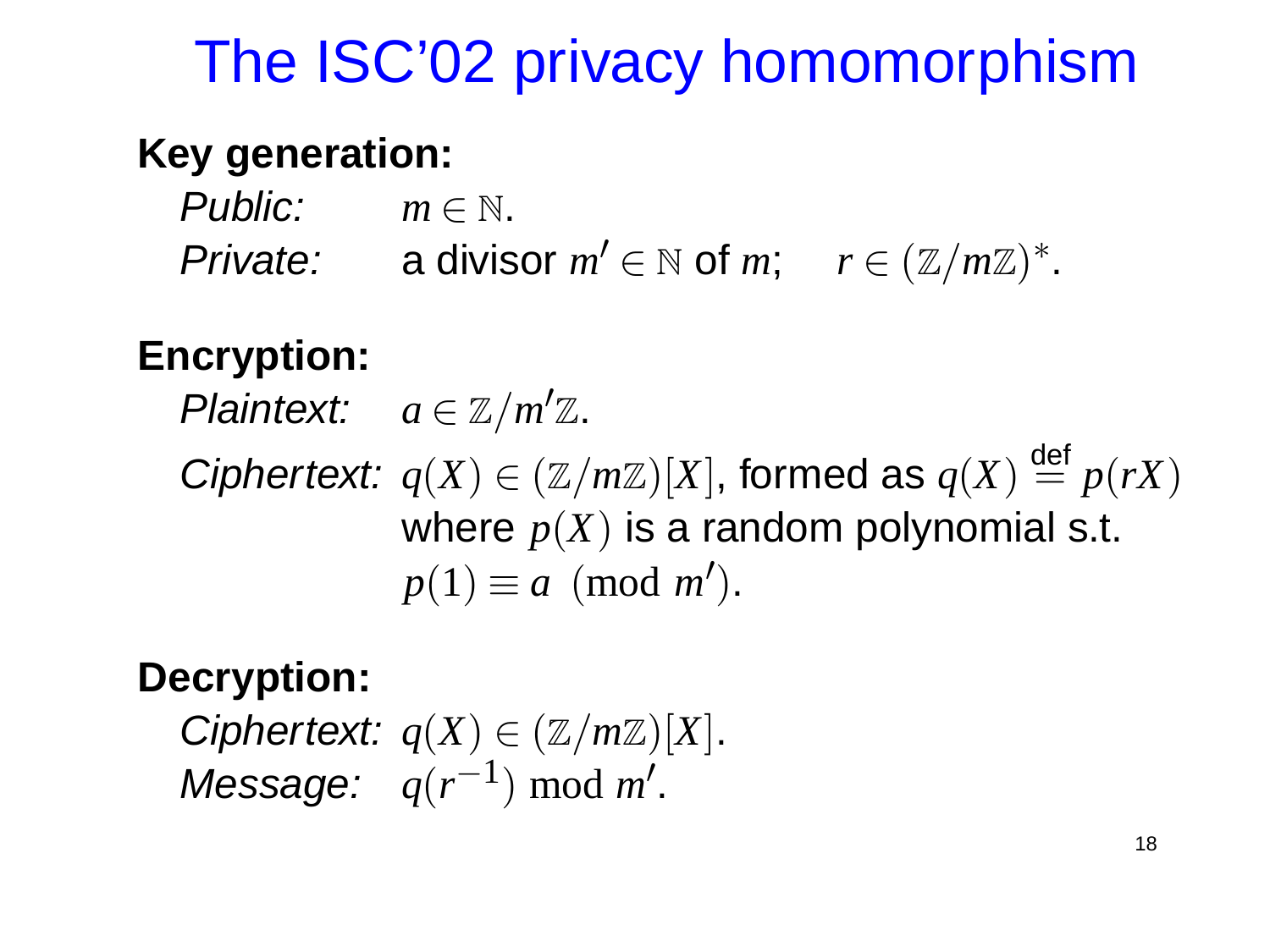#### Phase 1: Find *m*  $\overline{\mathcal{L}}$

### Secrets:  $m' \in \mathbb{N}$ ;  $r \in \mathbb{Z}/m\mathbb{Z}$ . Given:  $m \in \mathbb{N}$ ; and, *n* known-plaintext pairs  $(a_i, q_i(X))$ where  $q_i(r^{-1}) \equiv a_i \pmod{m'}$ . Goal: Find  $m'$ .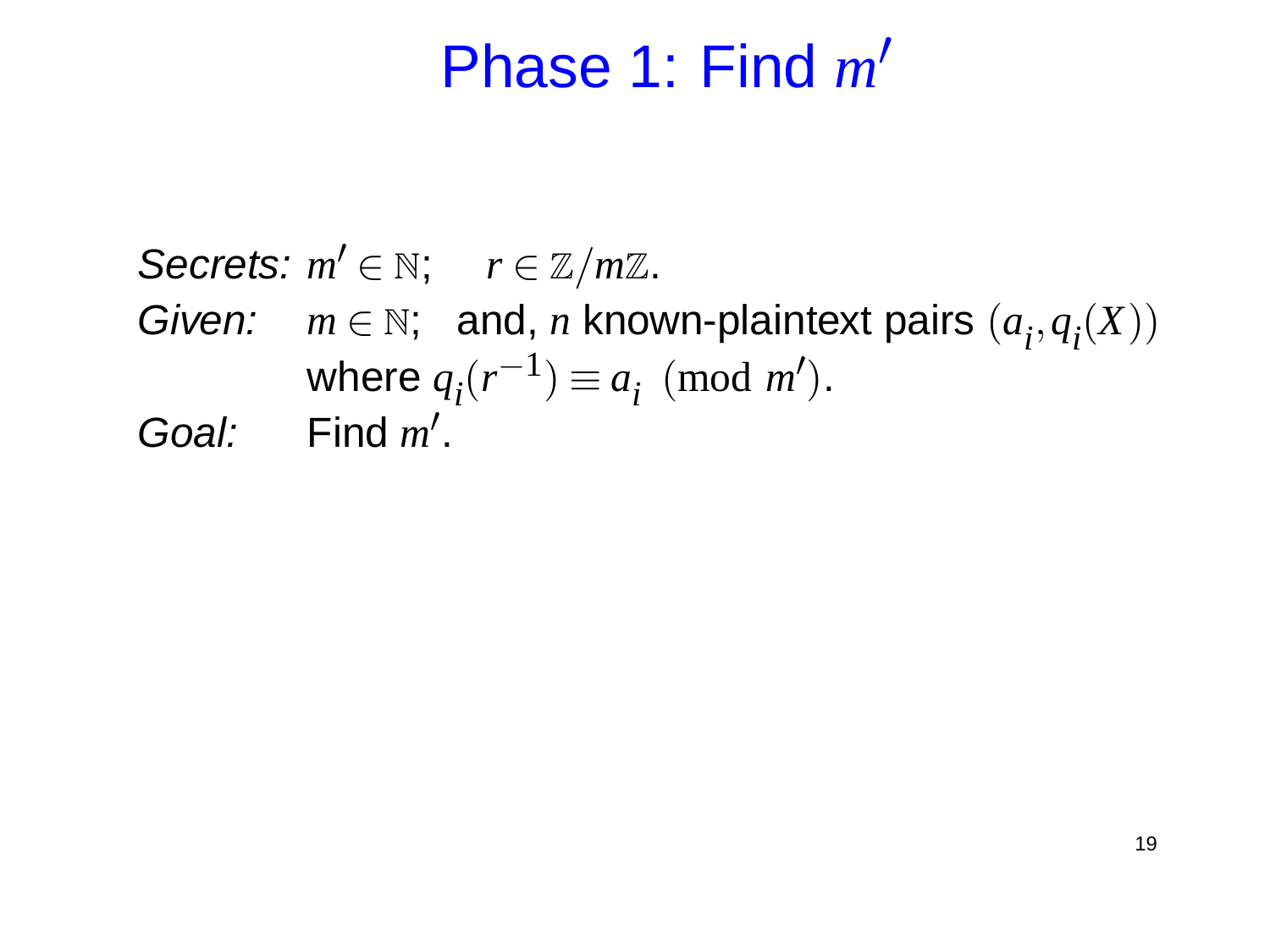#### Phase 1: Find *m*  $\overline{\mathcal{L}}$

### Secrets:  $m' \in \mathbb{N}$ ;  $r \in \mathbb{Z}/m\mathbb{Z}$ . Given:  $m \in \mathbb{N}$ ; and, *n* known-plaintext pairs  $(a_i, q_i(X))$ where  $q_i(r^{-1}) \equiv a_i \pmod{m'}$ . Goal: Find  $m'$ .

**Attack:** Define *f i* (*X*) def  $\stackrel{\text{def}}{=} q_i(X) - a_i$ . Notice that, modulo m', the f *i* share a common root,  $r^{-1}$ . Apply Puzzle #4. This reveals m'.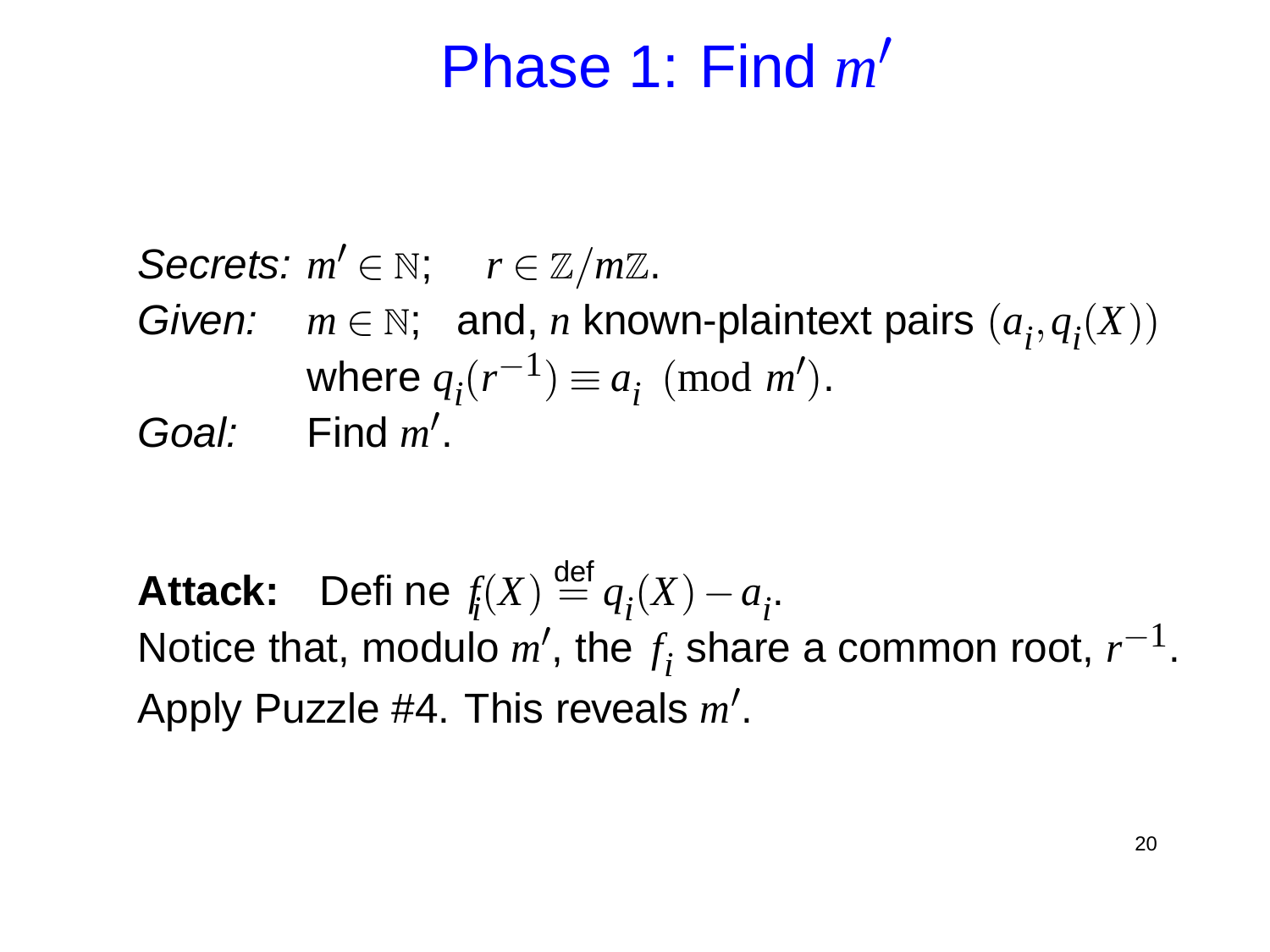#### Phase 2: Find *r* mod *m*  $\overline{\mathcal{C}}$

**Secret:** 
$$
r \in \mathbb{Z}/m'\mathbb{Z}
$$
.  
\n**Given:**  $m', m \in \mathbb{N}$ ;  $f_1(X), \ldots, f_n(X)$   
\nwhere  $f_i(r^{-1}) \equiv 0 \pmod{m'}$ .  
\n**Goal:** Find  $r \mod m'$ .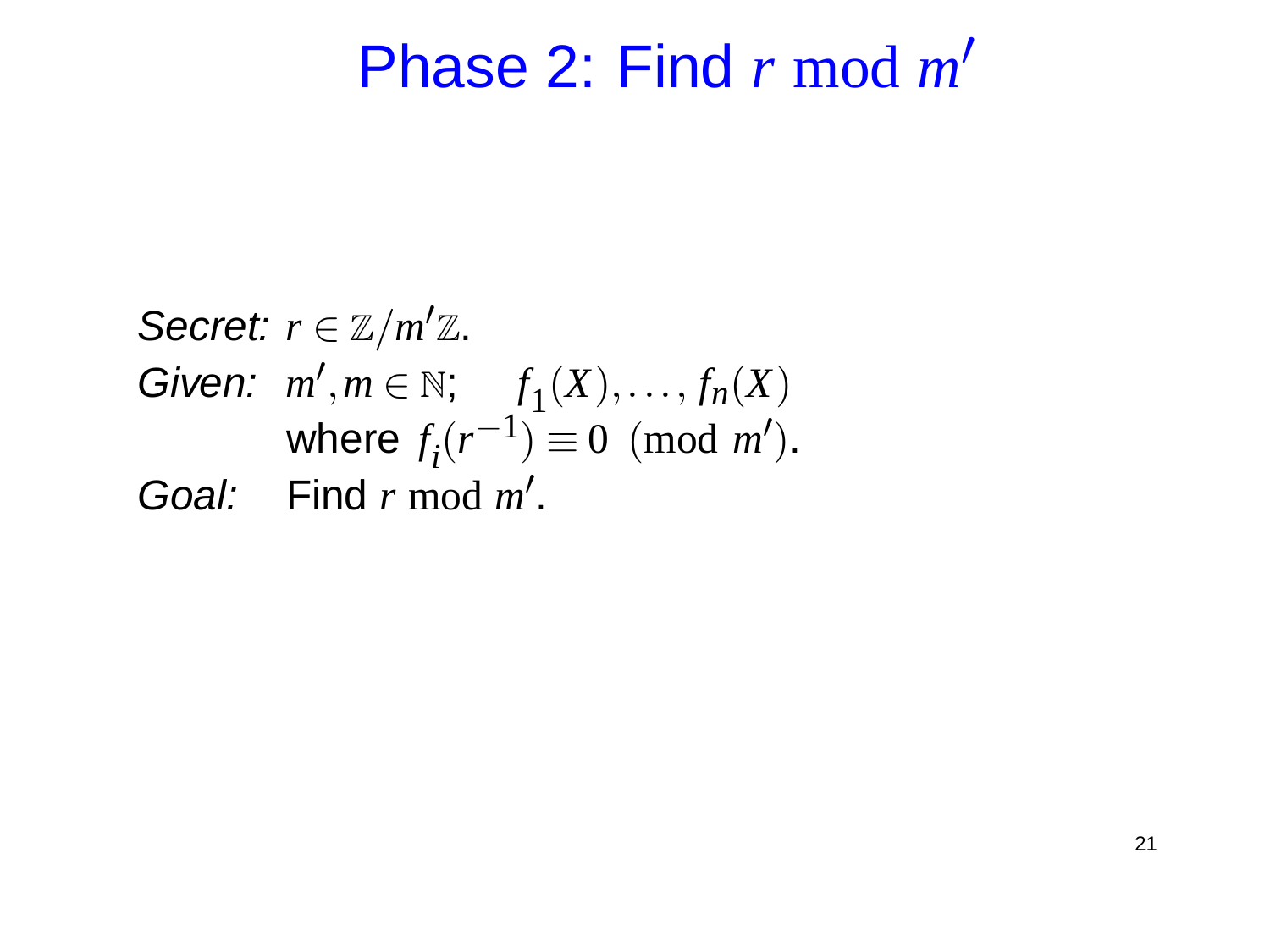#### Phase 2: Find *r* mod *m*  $\overline{\mathcal{C}}$

**Secret:** 
$$
r \in \mathbb{Z}/m'\mathbb{Z}
$$
.  
\nGiven:  $m', m \in \mathbb{N}$ ;  $f_1(X), \ldots, f_n(X)$   
\nwhere  $f_i(r^{-1}) \equiv 0 \pmod{m'}$ .  
\nGoal: Find  $r \mod m'$ .

Attack: Apply Puzzle #5. This reveals *r* mod *m'*.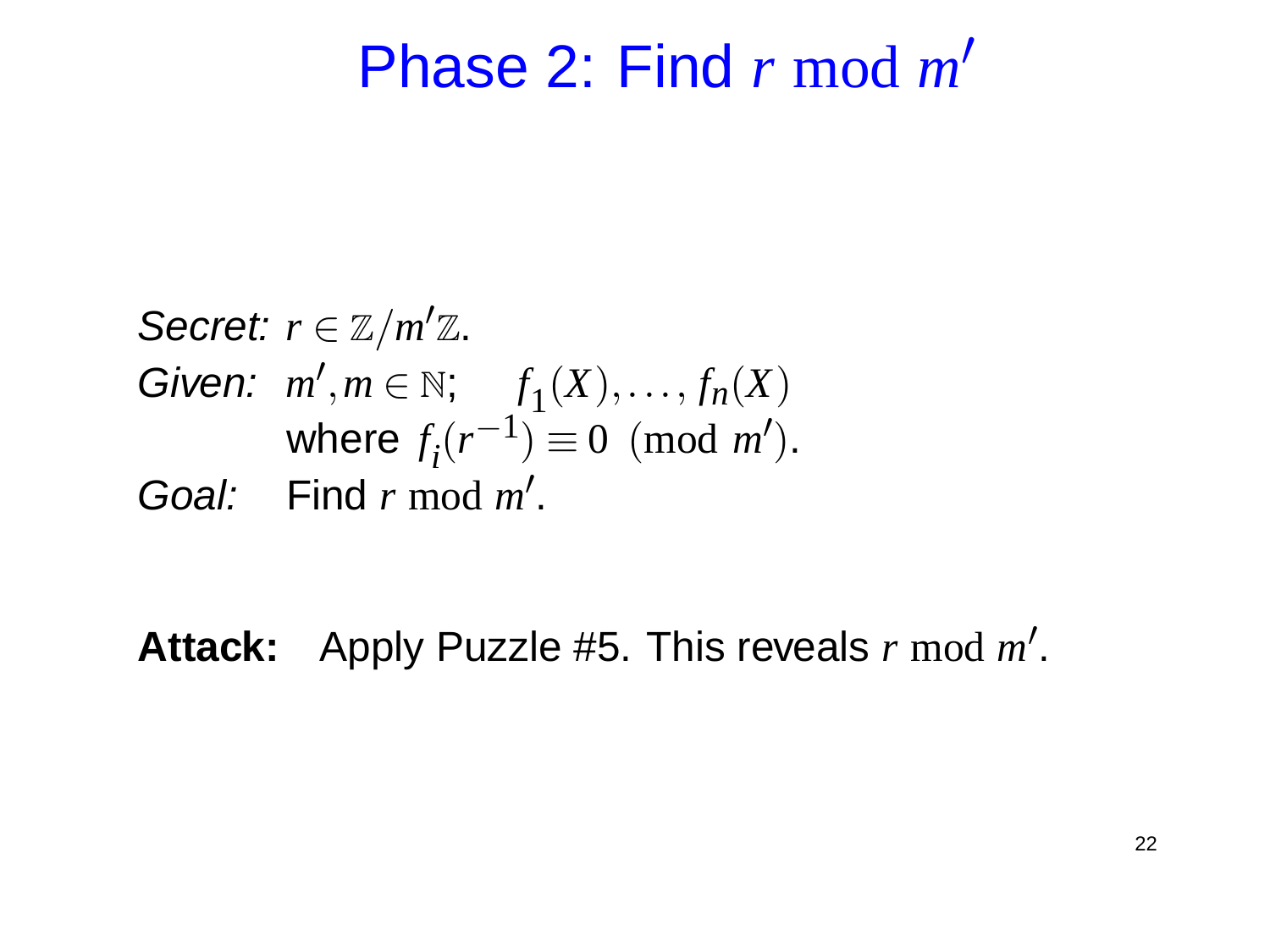## How much progress have we made?

The secret key was  $m'$  and  $r \in \mathbb{Z}/m\mathbb{Z}$ . We've learned *m'* and *r* mod *m'*.

Question: What about the rest of *r*?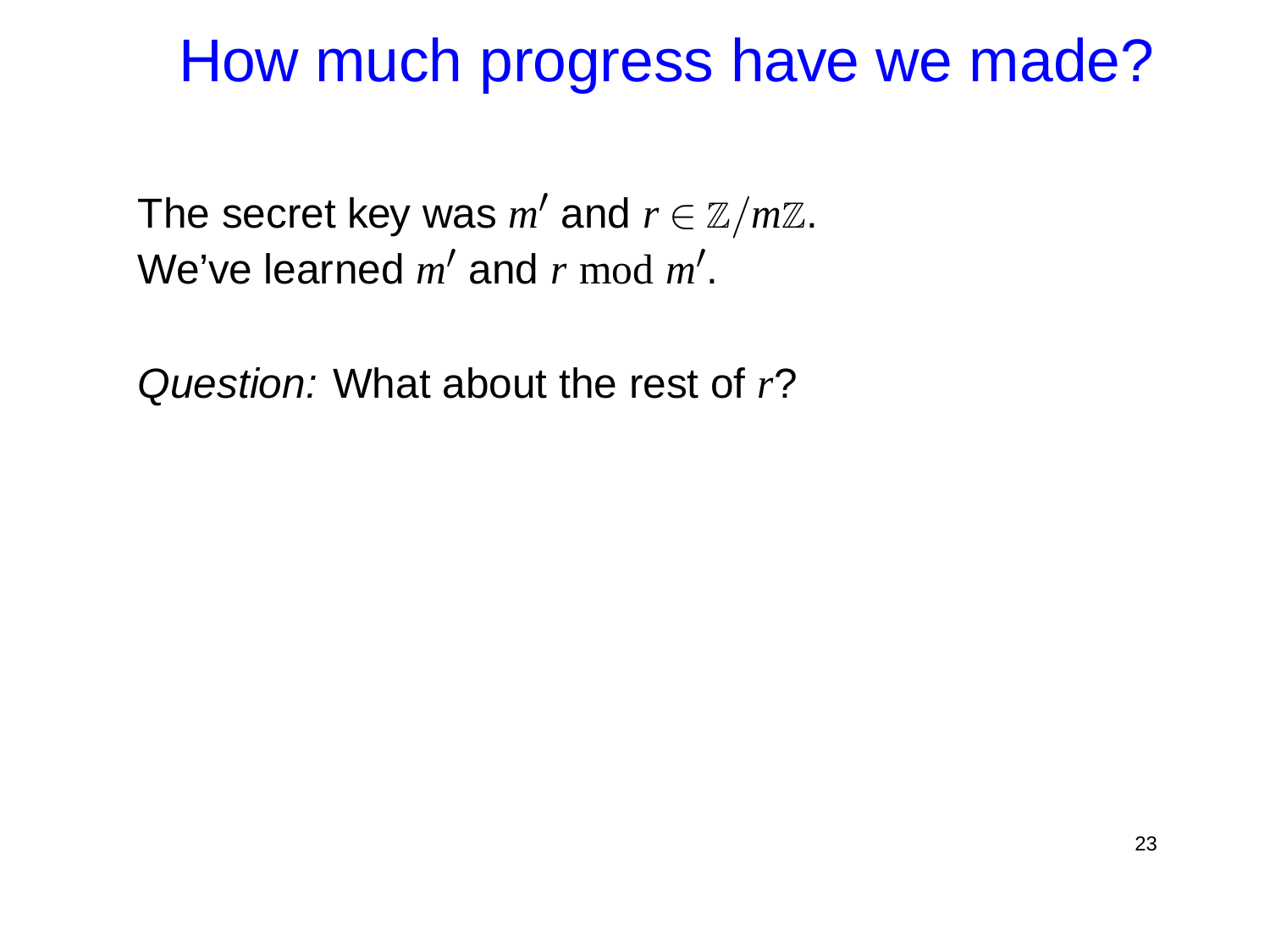## How much progress have we made?

The secret key was  $m'$  and  $r \in \mathbb{Z}/m\mathbb{Z}$ . We've learned *m'* and *r* mod *m'*.

Question: What about the rest of *r*?

**Answer:** The rest of *r* doesn't matter, and is never used during decryption. (Corollary: The scheme has many equivalent keys.)

**Conclusion:** The scheme is broken.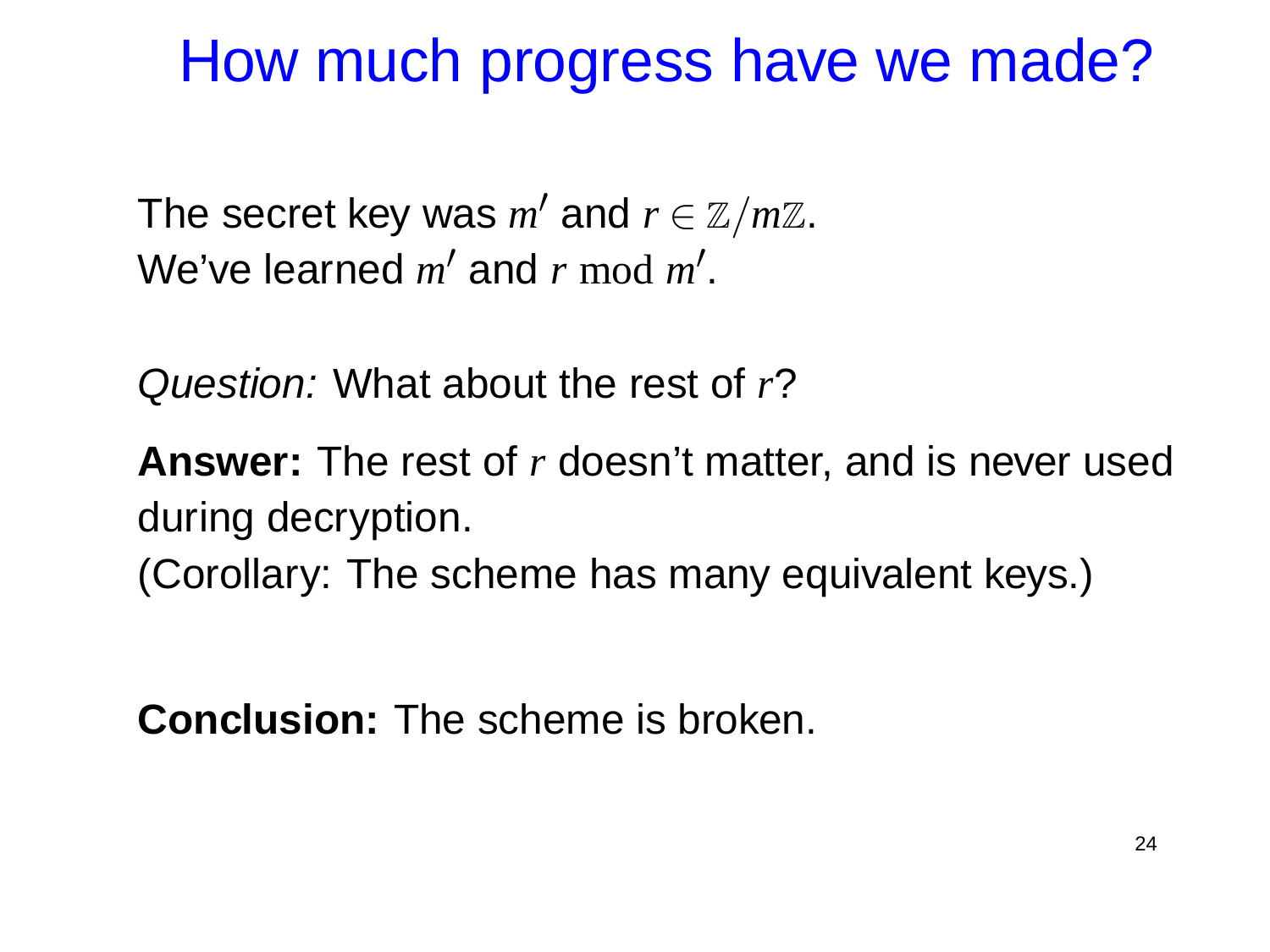# Provably secure?

In ISC'02, the following was proven: **Theorem 1.** (Under appropriate conditions:) No attacker can learn the secret key of the ISC'02 scheme.

. . .Paradox!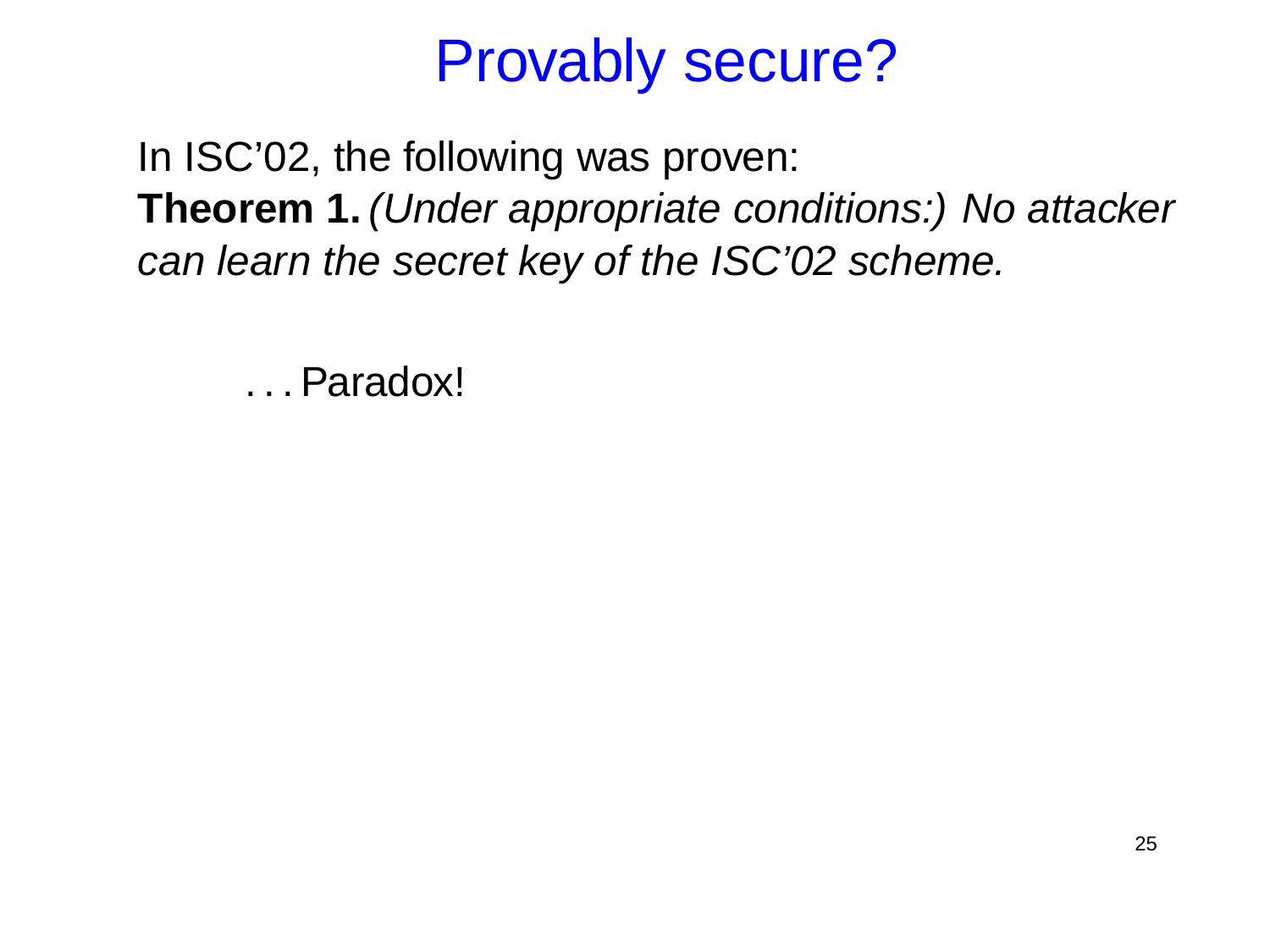# Provably secure?

In ISC'02, the following was proven: **Theorem 2.** (Under appropriate conditions:) No attacker can learn the secret key of the ISC'02 scheme.

. . .Paradox!

Or, is it?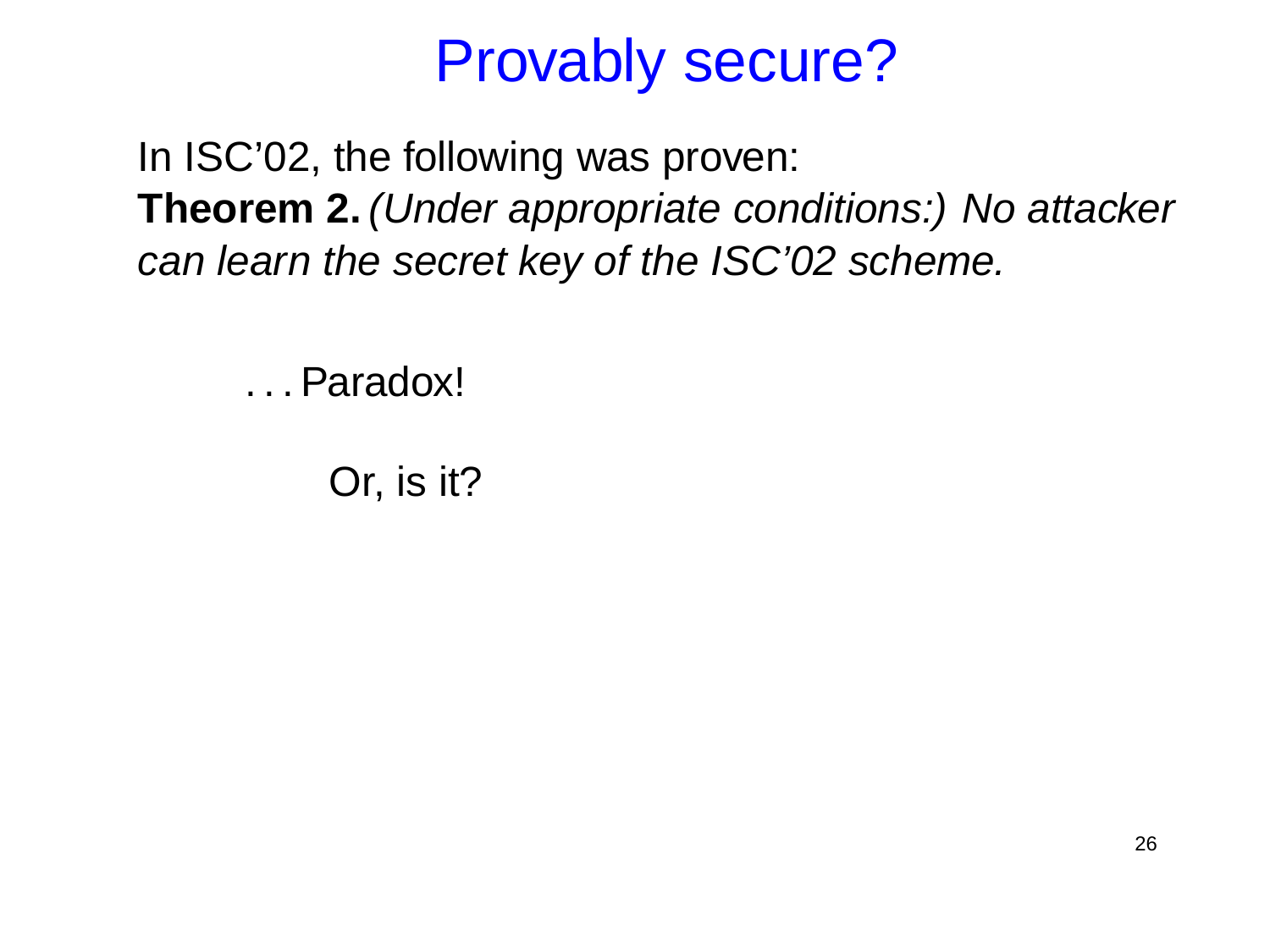# Provably secure?

In ISC'02, the following was proven: **Theorem 3.** (Under appropriate conditions:) No attacker can learn the secret key of the ISC'02 scheme.

. . .Paradox!

Or, is it?

Resolution of the paradox: Equivalent keys. Part of the key is never used. The attacker cannot learn this part of the key, but he doesn't need to.

The importance of proper definitions.